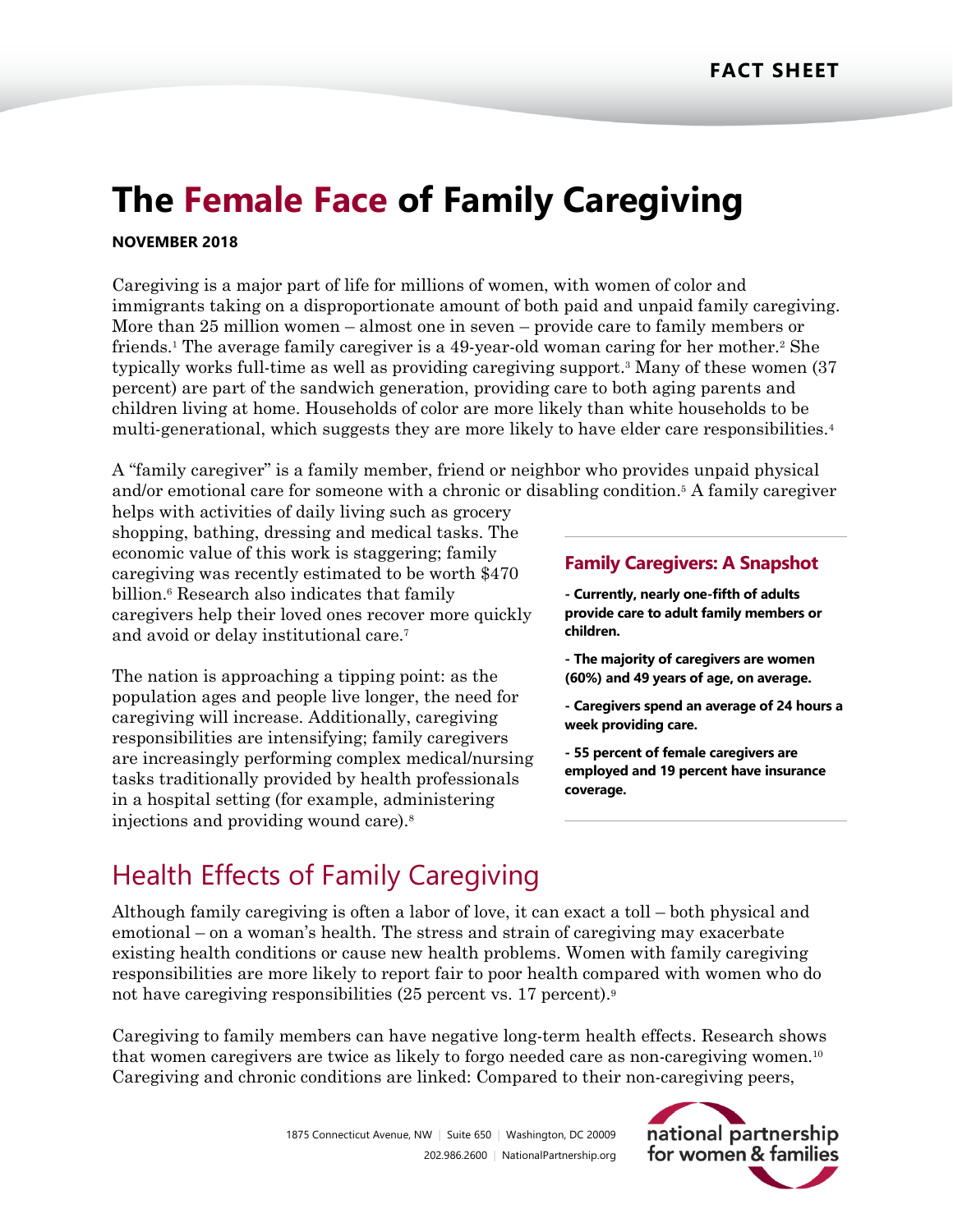women caregivers are more likely to have had one or more chronic health condition (54 percent vs. 41 percent).<sup>11</sup> Notably, women who spend nine or more hours a week caring for an ill spouse are twice as likely to develop coronary heart disease.<sup>12</sup>

Taking care of a loved one can also impact mental health. Caregiving responsibilities take time away from social relationships, which are linked to social isolation and lower psychological well-being. Women caregivers have higher rates of depression, anxiety, and other mental health conditions compared to their non-caregiving counterparts.<sup>13</sup> More time spent caregiving may exacerbate these negative effects. One study found that compared to non-caregivers, women who spent 36 or more hours per week caring for a disabled spouse were nearly six times more likely to experience depressive or anxious symptoms.<sup>14</sup>

#### **Paid Caregivers: A Snapshot**

**- Paid or formal caregivers (often called direct care workers) include personal care aides, home health aides, and nursing assistants and are distinct from unpaid family caregivers.** 

**- Today, there are approximately 4.5 million paid caregivers in the United States** 

**- Women make up an overwhelming percentage of paid caregivers (89%).** 

**- Women of color – Black (28%), Hispanic or Latino (21%) and Other (9%) women – make up more than half of the direct care workforce.** 

**- Paid caregivers often make it possible for family caregivers to remain in the workforce and provide valuable, loving care. At the same time, their wages are low, their jobs are insecure and they lack access to basic protections like paid family and medical leave and paid sick days to care for their own loved ones and personal health needs.**

## Economic Effects of Family **Caregiving**

Family caregiving can cause significant financial pressure as women struggle to balance competing work and caregiving priorities. Caregivers may be pushed out of the labor force, forced to reduce their hours or denied professional advancements.

The ability to take time off to care for a family member or close friend without losing income – or, worse, a job – is a growing economic issue facing the estimated 24 million family caregivers who work. 15 People of color who provide care to family members tend to be younger and more likely to be employed than white caregivers, which means they may face greater conflicts between work and family. 16

Too often, family caregivers are faced with impossible choices because paid time off to provide care is far too rare. Only 17 percent of workers have paid family leave through their jobs to care for a seriously ill family member or new child,<sup>17</sup> and nearly one-third of workers cannot earn a single

paid sick day. <sup>18</sup> Lower-wage workers are much less likely than higher-wage workers to have paid leave or paid sick days, <sup>19</sup> and nearly 40 percent of the workforce is not eligible for jobprotected unpaid leave through the Family and Medical Leave Act (FMLA). 20

Of caregivers who do take time off to fulfill their responsibilities at home, 48 percent report losing income.<sup>21</sup> Of caregivers who leave the workforce, half (52 percent) said they did so because their jobs did not allow the flexibility they needed to work and provide care.<sup>22</sup> Caregiving also has long-term financial consequences for women, harming their income and retirement security. Studies estimate that a woman who is 50 years of age or older who leaves the workforce to care for an aging parent will lose more than \$324,000 in wages and retirement savings. 23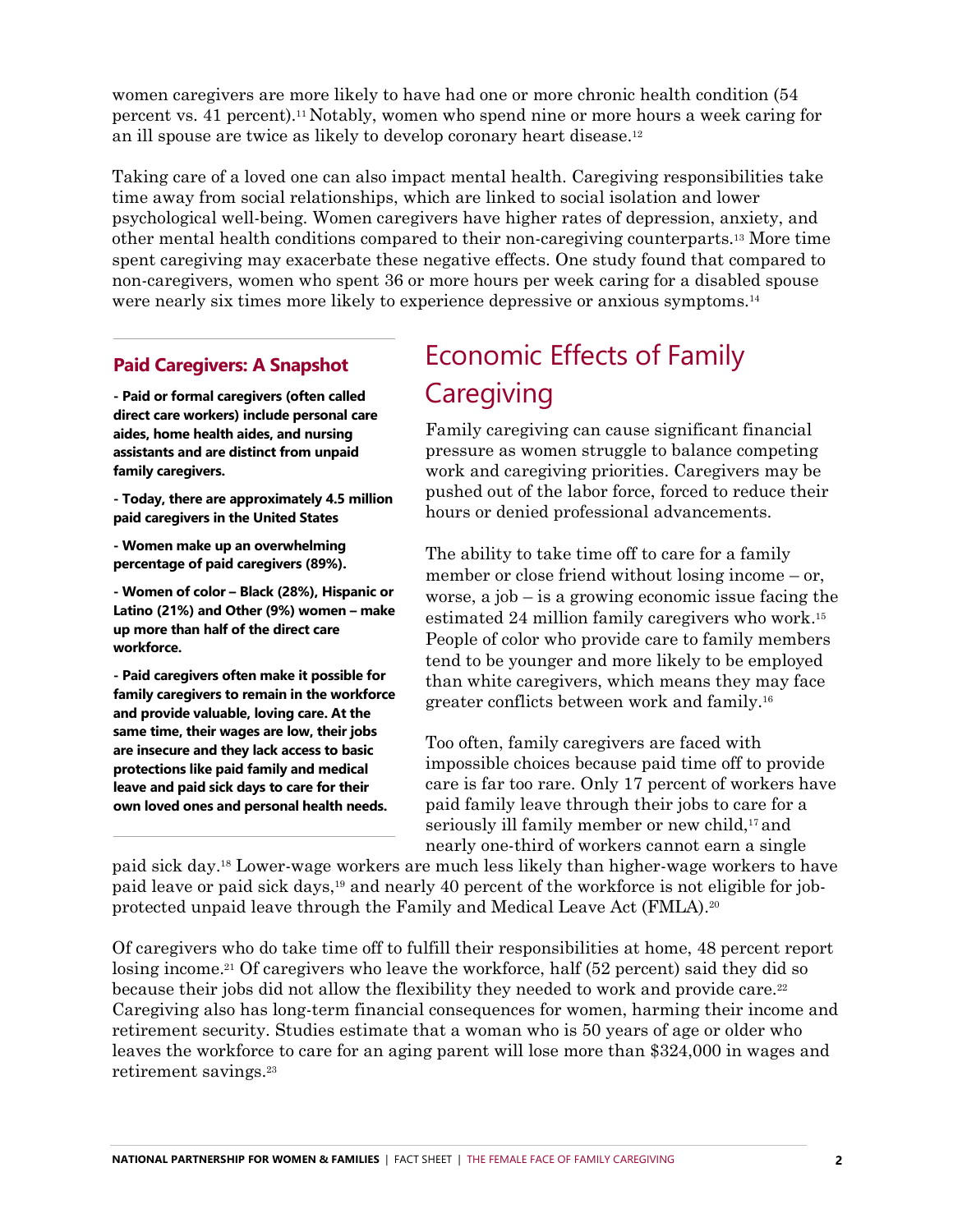### Policy Recommendations

Family caregiving is a major part of life for millions of working women and an essential part of the U.S. health care delivery system. There are several policies that would support caregivers in these central roles while promoting the health and economic security of women who are family caregivers. For example:

- **Support access to high-quality, affordable health care for patients and their caregivers.** If caregivers cannot access the health insurance or care they need to keep themselves healthy, it affects not only their health but their ability to provide care for loved ones.
- **Oppose Medicaid work requirements that make caregiving more difficult.** State policies that require beneficiaries to work to qualify for Medicaid create a barrier for women who are not working because they are providing care to loved ones.
- **Recognize and support caregivers in their roles**. The health care system can better integrate caregivers into the design and delivery of care by providing training, documenting caregiver status in patient medical records, and accounting for caregiver availability and capacity to help coordinate care and follow treatment recommendations.

#### **Caregiving Resources**

**Many advocacy organizations are conducting research and developing resources to support family caregivers. Check out the following for more information and tools to help: - [AARP](https://www.aarp.org/caregiving/)**

- **- [Caregiver Action Network](https://caregiveraction.org/)**
- **- [National Alliance for Caregiving](https://www.caregiving.org/)**
- **- [Family Caregiver Alliance](https://www.caregiver.org/)**

**Expand access to paid family and medical leave**

**and sick days.** The nation lacks basic workplace

supports. Paid leave would provide a critical lifeline to working women caregivers. The United States needs a national paid family and medical leave program.

Additionally, a national paid sick days standard would help keep family caregivers from having to make impossible choices between their families' financial security and accessing routine health care for themselves and their loved ones or the ability to take a day to recover from the flu. A paid sick days standard would be particularly beneficial to Black and Latino workers and workers who are paid low wages – especially women – who are both least likely to have paid sick days<sup> $24$ </sup> and most likely to have family caregiving responsibilities.<sup>25</sup>

 **Promote supportive workplace policies that help women manage their caregiving responsibilities.** Employers should recognize working families' child and elder care responsibilities and help women in these roles through dependent care accounts, onsite or offsite child care, adult day care and backup care for families when their usual care arrangements fall through.

l

<sup>1</sup> National Alliance for Caregiving and AARP Public Policy Institute. (2015, June). *Caregiving in the U.S. 2015*. Retrieved 8 November 2018, from http://www.aarp.org/content/dam/aarp/ppi/2015/caregiving-in-the-united-states-2015-report-revised.pdf

<sup>2</sup> Ibid.

<sup>3</sup> Ibid.

<sup>4</sup> Cohn, D., & Passel, J. S. (2018, April). *A record 64 million Americans live in multigenerational households*. Retrieved 13 November 2018, from [http://www.pewresearch.org/fact](http://www.pewresearch.org/fact-tank/2018/04/05/a-record-64-million-americans-live-in-multigenerational-households/)[tank/2018/04/05/a-record-64-million-americans-live-in-multigenerational-households/](http://www.pewresearch.org/fact-tank/2018/04/05/a-record-64-million-americans-live-in-multigenerational-households/)